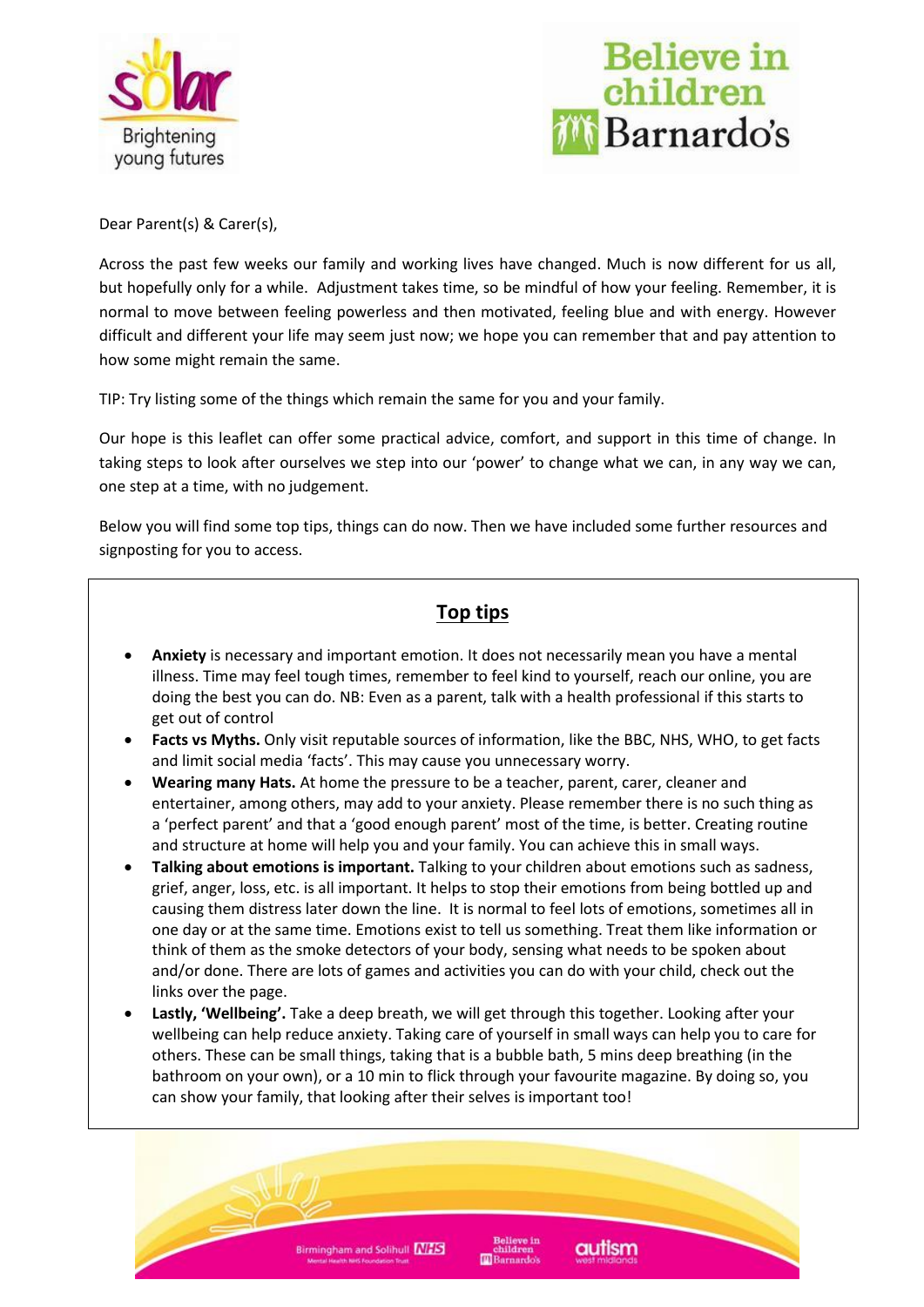







advice at- <https://www.nhs.uk/conditions/coronavirus-covid-19/>

- Make sure your aware of the up-to-date facts. Lots of myths get posted online and misinformation can cause you to worry unnecessarily. Look at the BBC for more information <https://www.bbc.co.uk/news/health-51386894>
- The WHO are a world leading health organisation. They offer up to date facts, based in science. Their website also has a myth busting section, including a FREE WhatsApp chat function for people to get up to fate information and facts from! All the information is available on their website! <https://www.who.int/emergencies/diseases/novel-coronavirus-2019/advice-for-public/myth-busters>
- This is a great article on the many difficult conversations which may be happening in your home! <https://www.unicef.org/coronavirus/how-talk-your-child-about-coronavirus-covid-19>
- Youtube animation-[" Coronavirus explained for kids"](https://www.youtube.com/watch?v=L-n8uNNnS38)  A useful way to explain to children about coronavirus, in a fun way!
- Young Minds is a leading children's mental health charity. The following link provides a useful article to help and support your family [https://youngminds.org.uk/blog/talking-to-your-child-about](https://youngminds.org.uk/blog/talking-to-your-child-about-coronavirus/?dm_i=43MR,SZ24,RDZF,3HKE5,1)[coronavirus/?dm\\_i=43MR,SZ24,RDZF,3HKE5,1](https://youngminds.org.uk/blog/talking-to-your-child-about-coronavirus/?dm_i=43MR,SZ24,RDZF,3HKE5,1)

## **Managing Worry**

This following hyperlink offers a "Guide to living with worry and anxiety amidst [global uncertainty".](https://4648dcw4pye15w61x1reklps-wpengine.netdna-ssl.com/assets/covid-19/guide_to_living_with_worry_and_anxiety_amidst_global_uncertainty_en-gb.pdf) Simply, click on this link or search for this online, and it will take you to a PDF packed full of helpful information and advice if worries seem overwhelming at the minute! It is normal to worry; in fact some worries are



necessary. It is when they start to negatively impact on our day to day life they can cause trouble! Well worth a look!

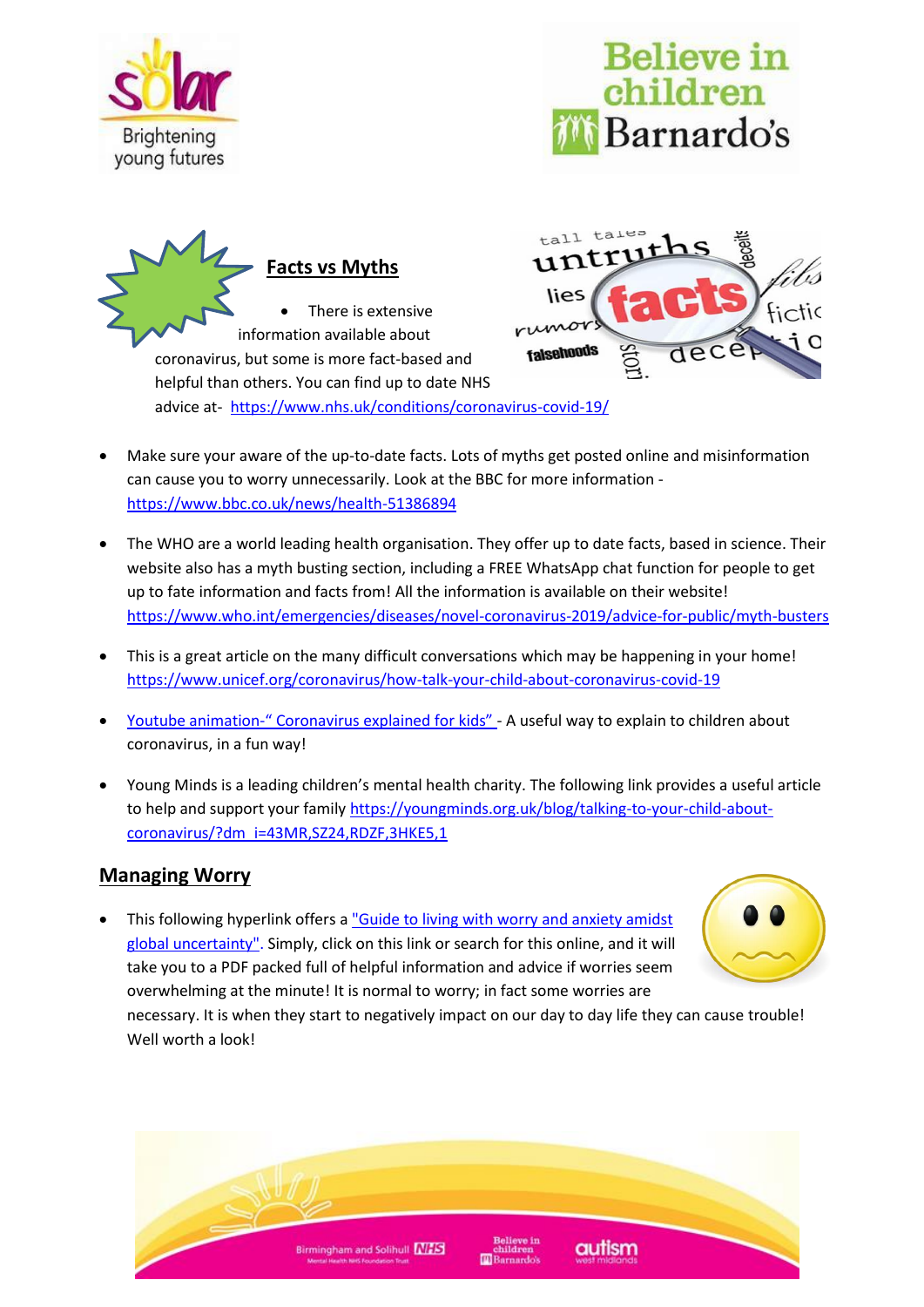



- <https://copingskillsforkids.com/calming-anxiety-> Some lovely ideas for helping children who are struggling with anxiety.
- This social emotional card game, The Game of Feelings, is a super handy tool for exploring feelings and emotions with children aged 8 to 12 years- [https://childhood101.com/helping-children-manage](https://childhood101.com/helping-children-manage-big-emotions-our-emotions-card-game-printable/)[big-emotions-our-emotions-card-game-printable/](https://childhood101.com/helping-children-manage-big-emotions-our-emotions-card-game-printable/)
- Grounding has been shown to reduce anxiety, and here are six Different Types of Grounding Exercises for Anxiety & Intense Emotions- [http://www.tothegrowlery.com/blog/2017/4/18/six-different-types](http://www.tothegrowlery.com/blog/2017/4/18/six-different-types-of-grounding-exercises-for-anxiety-intense-emotions)[of-grounding-exercises-for-anxiety-intense-emotions](http://www.tothegrowlery.com/blog/2017/4/18/six-different-types-of-grounding-exercises-for-anxiety-intense-emotions)
- You can make speaking about emotions fun, using a card game such as on <https://childhood101.com/which-emotion-am-i-exploring-emotions-guessing-game/>
- <https://www.health.harvard.edu/blog/coping-with-coronavirus-anxiety-2020031219183-> Harvard, a leading world university has some good advice about the Coronavirus.
- There are some useful smart phone/iPad/Tablet apps to use with your children. Try looking at these ones first: 'Whats Up', 'Clear Fear' and 'Worry Time', they are all designed to support young people's anxieties!

## **Looking After Your Well-being**

• Please read [https://emergingminds.org.uk/wp](https://emergingminds.org.uk/wp-content/uploads/2020/03/COVID19_advice-for-parents-and-carers_20.3_.pdf)[content/uploads/2020/03/COVID19\\_advice-for-parents](https://emergingminds.org.uk/wp-content/uploads/2020/03/COVID19_advice-for-parents-and-carers_20.3_.pdf)and-carers 20.3 .pdf, for advice for you and your family. Keeping some routine and structure is important, especially when feeling uncertain.



- [https://www.mind.org.uk/information-support/coronavirus-and-your](https://www.mind.org.uk/information-support/coronavirus-and-your-wellbeing/?dm_i=43MR,SZ24,RDZF,3HKEA,1)[wellbeing/?dm\\_i=43MR,SZ24,RDZF,3HKEA,1](https://www.mind.org.uk/information-support/coronavirus-and-your-wellbeing/?dm_i=43MR,SZ24,RDZF,3HKEA,1) – MIND is a leading mental health charity and have some useful advice for your own emotional well-being.
- The NHS Five Ways to Wellbeing is an evidenced based model, which looks at 5 basic ways we can all engage in to improve our wellbeing [https://www.nhs.uk/conditions/stress-anxiety](https://www.nhs.uk/conditions/stress-anxiety-depression/improve-mental-wellbeing/)[depression/improve-mental-wellbeing/.](https://www.nhs.uk/conditions/stress-anxiety-depression/improve-mental-wellbeing/) Please note, that due to current restrictions, some ideas may not be able to be used, such as meeting friends, but this could be done online, via telephone and/or using video calls.

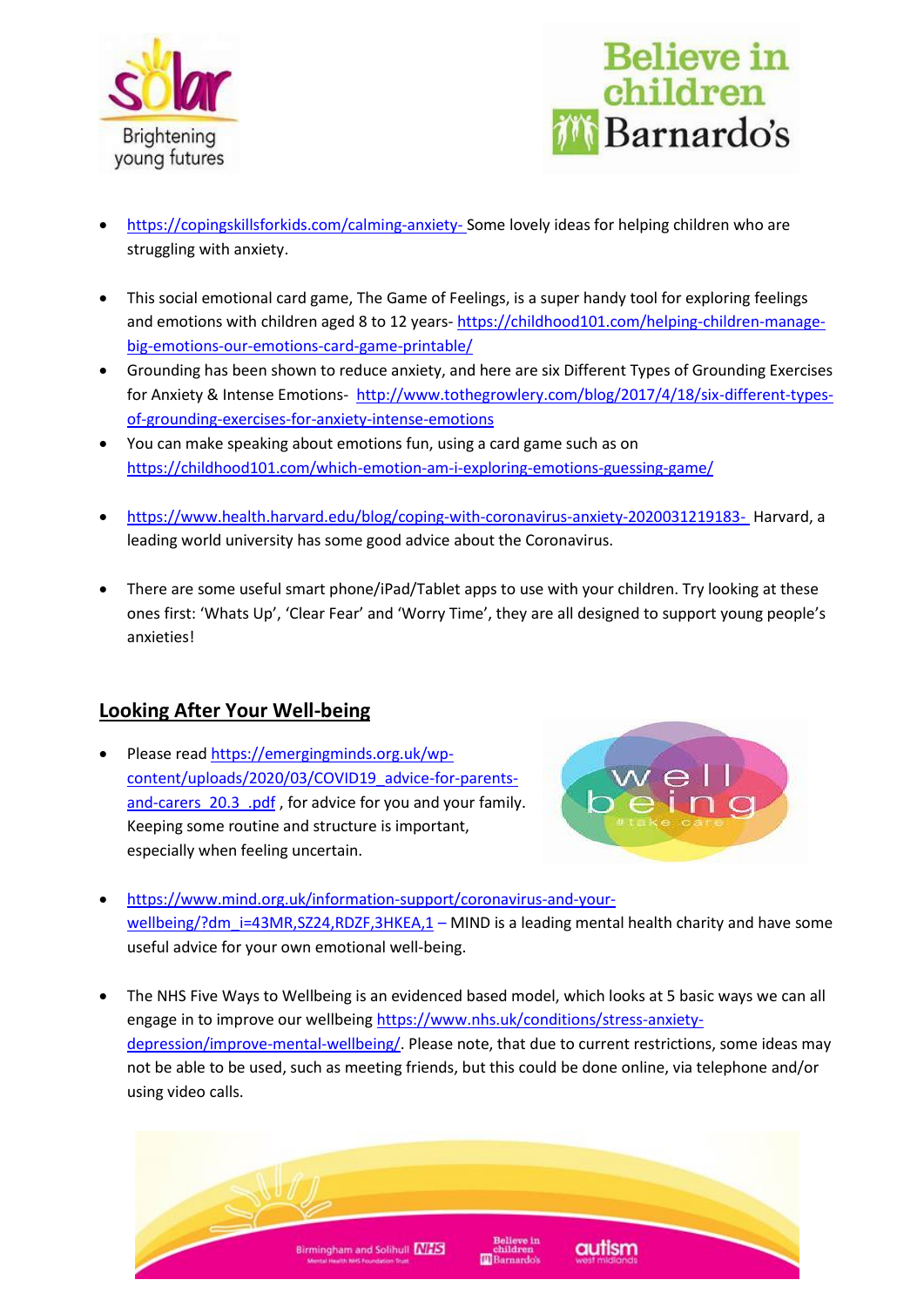



- Eating a healthy balanced diet, can affect mental health, as well as physical health, and the <https://www.nhs.uk/live-well/eat-well/> can offer advice around eating well.
- This is a NHS guide, as lack of sleep may be an issue at this time, with many worries being on our mind. Sleep affects mental and physical health, and so this guide can offer some useful tips to empower you to make some positive sleep habits for you and your family. [https://www.nhs.uk/live](https://www.nhs.uk/live-well/sleep-and-tiredness/how-to-get-to-sleep/)[well/sleep-and-tiredness/how-to-get-to-sleep/](https://www.nhs.uk/live-well/sleep-and-tiredness/how-to-get-to-sleep/)
- The NHS also have a list of things to do[: https://www.nhs.uk/apps-library/category/mental-health/](https://www.nhs.uk/apps-library/category/mental-health/)

## **What you can do at home**

• Would you like some further support regarding supporting your parenting? No problem, Solihull Approach has a free online course for parents of children aged 6 months to 19 years, and includes modules such as 'tuning/understanding into how your child feels' <https://solihullapproachparenting.com/online-course-for-parents/> use the code "APPLEJACKS" for free access if you live in Solihull , otherwise the courses are £39.



- <https://www.british-sign.co.uk/shop/product/introducing-british-sign-language-enrolment-2020/> This is a free course being offered, aimed at helping to educate your child(ren) and also help others too! Win win!!
- Routine and structure are your friends, get up, get dressed, brush teeth, as normal, and explain to children, what will happen each day, set a timetable. [https://www.bbc.co.uk/news/uk-politics-](https://www.bbc.co.uk/news/uk-politics-51959957)[51959957](https://www.bbc.co.uk/news/uk-politics-51959957) has some great tips!
- Free maths lessons online via mathsfactor.com (usually £2 a week), hosted by Carol Vorderman.
- Social stories are also a great way to help children process their emotions and to explain around coronavirus. The author states, "I have created this short book to support and reassure our children, under the age of 7, regarding the COVID-19. This book is an invitation for families to discuss the full range of emotions arising from the current situation". <https://www.mindheart.co/descargables>- take a look!